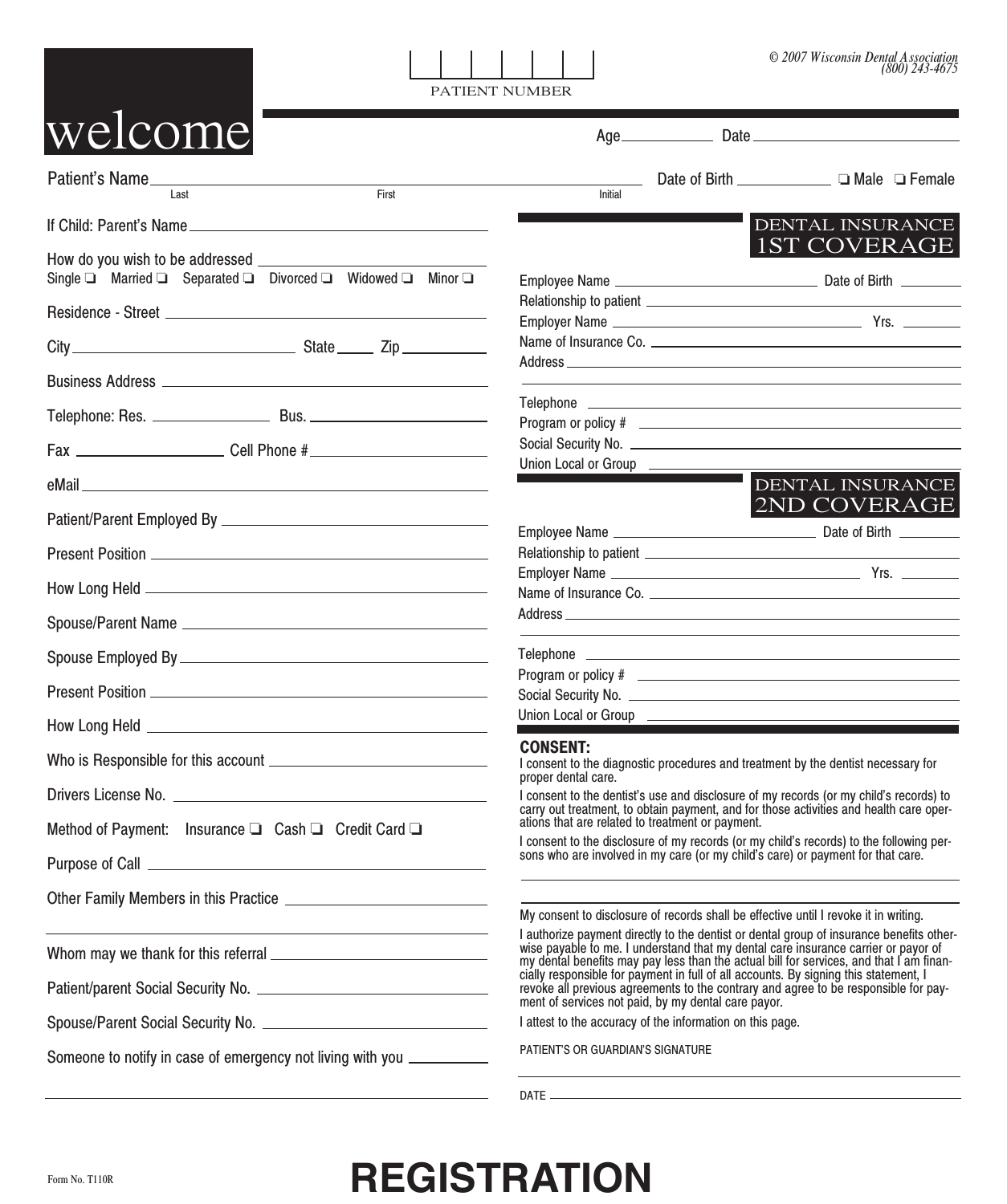PATIENT NUMBER

CIRCLE THE APPROPRIATE ANSWER, IF YOU DON'T KNOW THE CORRECT ANSWER PLEASE WRITE "DON'T KNOW" ON THE LINE AFTER THE QUESTION 1. Physician's Name<br>Address Address Tel: (1999)<br>Address Tel: (1999) 2. Are you under a physician's care? . . . . . . . . . . . . . . . . . . . . . . . . . . . . . . . . . . . . . . . . . . .YES NO Since when  $\frac{1}{2}$  Why  $\frac{1}{2}$ 3. When was your last complete physical exam? 4. Are you taking any medication or substances? . . . . . . . . . . . . . . . . . . . . . . . . . . . . . . . . .YES NO (If yes, please list medications in comments section or on the back of this form.) 5. Do you routinely take health related substances? (Vitamins, herbal supplements, natural products) . .YES NO 6. Are you allergic to any medications or substances? (please list) . . . . . . . . . . . . . . . . . . . . .YES NO 7. Do you have any other allergies or hives? . . . . . . . . . . . . . . . . . . . . . . . . . . . . . . . . . . . . .YES NO 8. Do you have any problems with penicillin, antibiotics, anesthetics or other medications? . . . . . . . . . . . . . . . . . . . . . . . . . . . . . . . . . . . . . . . . . . . . . . . . . . . . .YES NO 9. Are you sensitive to any metals or latex? . . . . . . . . . . . . . . . . . . . . . . . . . . . . . . . . . . . . . .YES NO 10. Are you pregnant or suspect you may be? . . . . . . . . . . . . . . . . . . . . . . . . . . . . . . . . . . . . .YES NO 11. Do you use any birth control medications? . . . . . . . . . . . . . . . . . . . . . . . . . . . . . . . . . . . . .YES NO 12. Have you ever been treated for or been told you might have heart disease? . . . . . . . . . .YES NO 13.Do you have a pacemaker, an artificial heart valve implant, or been diagnosed with mitral valve prolapse? . . . . . . . . . . . . . . . . . . . . . . . . . . . . . . . . . . . .YES NO 14. Have you ever had rheumatic fever? . . . . . . . . . . . . . . . . . . . . . . . . . . . . . . . . . . . . . . . . .YES NO 15. Are you aware of any heart murmurs? . . . . . . . . . . . . . . . . . . . . . . . . . . . . . . . . . . . . . . . .YES NO 16. Do you have high or low blood pressure? (please circle) . . . . . . . . . . . . . . . . . . . . . . . . . . .YES NO 17. Have you ever had a serious illness or major surgery? . . . . . . . . . . . . . . . . . . . . . . . . . . .YES NO If so, explain 18. Have you ever had radiation treatment, chemo treatment for tumor, growth or other condition? . . . . . . . . . . . . . . . . . . . . . . . . . . . . . . . . . . . . . . . . . . . . . . . . . .YES NO 19. Have you ever taken Fosamax, Zometa, Aredia or any other oral or intravenous treatment (bisphosphonates) for bone tumors, excessive calcium in your blood, or osteoporosis? .YES NO 20. Do you have inflammatory diseases, such as arthritis or rheumatism? . . . . . . . . . . . . . . .YES NO 21. Do you have any artificial joints/prosthesis? . . . . . . . . . . . . . . . . . . . . . . . . . . . . . . . . . . . .YES NO 22. Do you have any blood disorders, such as anemia, leukemia, etc? . . . . . . . . . . . . . . . . . .YES NO 23. Have you ever bled excessively after being cut or injured? .........................YES NO 24. Do you have any stomach problems? . . . . . . . . . . . . . . . . . . . . . . . . . . . . . . . . . . . . . . . . .YES NO 25. Do you have any kidney problems? . . . . . . . . . . . . . . . . . . . . . . . . . . . . . . . . . . . . . . . . . .YES NO 26. Do you have any liver problems? . . . . . . . . . . . . . . . . . . . . . . . . . . . . . . . . . . . . . . . . . . . .YES NO 27. Are you diabetic? . . . . . . . . . . . . . . . . . . . . . . . . . . . . . . . . . . . . . . . . . . . . . . . . . . . . . . . . .YES NO 28. Do you have fainting or dizzy spells? . . . . . . . . . . . . . . . . . . . . . . . . . . . . . . . . . . . . . . . . .YES NO 29. Do you have asthma? . . . . . . . . . . . . . . . . . . . . . . . . . . . . . . . . . . . . . . . . . . . . . . . . . . . . .YES NO 30. Do you have epilepsy or seizure disorders? . . . . . . . . . . . . . . . . . . . . . . . . . . . . . . . . . . . .YES NO 31. Do you or have you had venereal or any sexually transmitted disease? . . . . . . . . . . . . . YES NO 32. Have you tested HIV positive? . . . . . . . . . . . . . . . . . . . . . . . . . . . . . . . . . . . . . . . . . . . . . .YES NO 33. Do you have AIDS? . . . . . . . . . . . . . . . . . . . . . . . . . . . . . . . . . . . . . . . . . . . . . . . . . . . . . . .YES NO 34. Have you had or do you test positive for hepatitis? . . . . . . . . . . . . . . . . . . . . . . . . . . . . . .YES NO 35. Do you or have you had T.B.? . . . . . . . . . . . . . . . . . . . . . . . . . . . . . . . . . . . . . . . . . . . . . .YES NO 36. Do you smoke, chew, use snuff or any other forms of tobacco? . . . . . . . . . . . . . . . . . . . .YES NO 37. Do you regularly consume more than one or two alcoholic beverages a day? . . . . . . . . .YES NO 38. Do you habitually use controlled substances? . . . . . . . . . . . . . . . . . . . . . . . . . . . . . . . . . .YES NO 39. Have you had psychiatric treatment? . . . . . . . . . . . . . . . . . . . . . . . . . . . . . . . . . . . . . . . . .YES NO 40. Have you taken any prescription drugs fenfluramine, fenfluramine combined with phentermine (fen-phen), dexfenfluramine (redux), or other weight loss products? . . . . . .YES NO 41. Do you have any disease condition, or problem not listed? If so, explain 42. Is there anything else we should know about your health that we have not covered in this form? 43. Would you like to speak to the Doctor privately about any problem? . . . . . . . . . . . . . . . . .YES NO I CERTIFY THAT THE ABOVE INFORMATION IS COMPLETE AND ACCURATE welcome Patient's Name Last First Initial Date of Birth COMMENTS

## PATIENT'S / GUARDIAN'S SIGNATURE DATE

DENTIST'S SIGNATURE LATE AND THE LATE AND THE LATE AND THE LATE AND THE LATE AND THE LATE AND THE LATE AND THE

## Form No. T140MH **MEDICAL HISTORY**

ANEST. NED. ALERT NED. ALERT NED. ALERT NED. ALERT NED. ALERT NED. ALERT NED. ALERT NED. ALERT NED. ALERT NED.